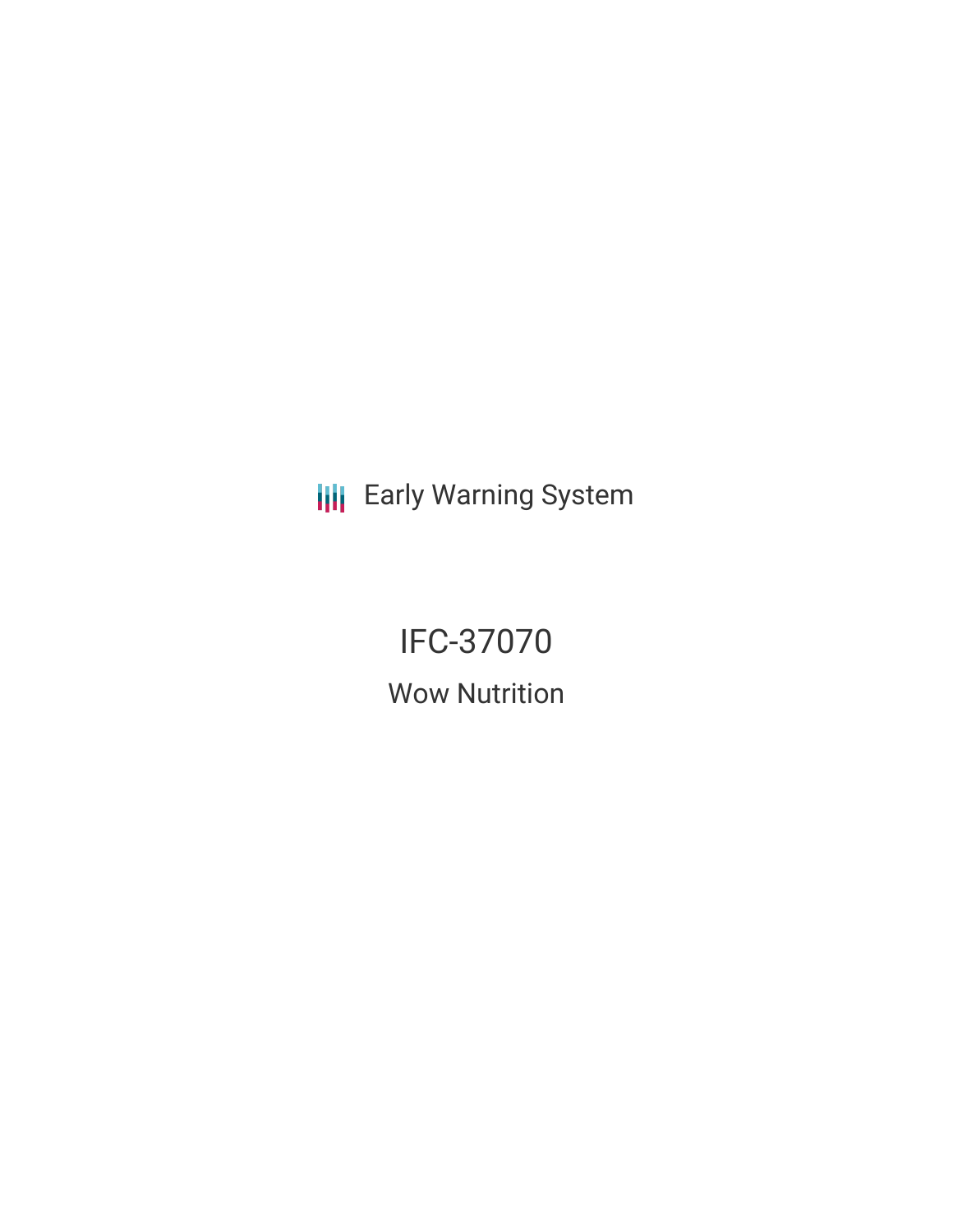| <b>Countries</b>               | Brazil                                  |
|--------------------------------|-----------------------------------------|
| <b>Financial Institutions</b>  | International Finance Corporation (IFC) |
| <b>Status</b>                  | Active                                  |
| <b>Bank Risk Rating</b>        | B                                       |
| <b>Voting Date</b>             | 2016-07-08                              |
| <b>Borrower</b>                | Wow Nutrition Industria e Comercio SA.  |
| <b>Sectors</b>                 | Industry and Trade                      |
| <b>Investment Type(s)</b>      | Equity                                  |
| <b>Investment Amount (USD)</b> | \$40.00 million                         |
| <b>Project Cost (USD)</b>      | $$40.00$ million                        |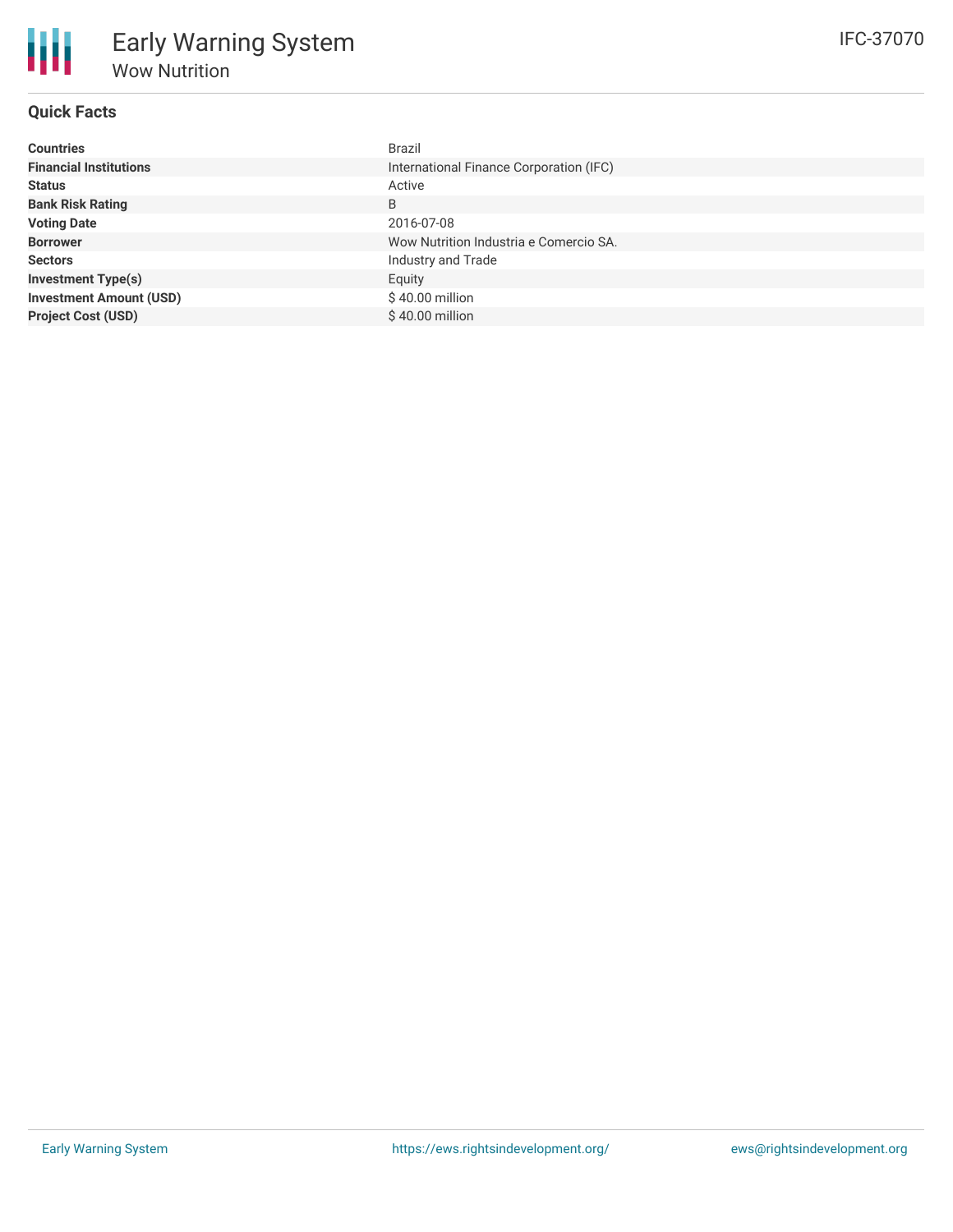

## **Project Description**

This project effectively purchases a stake in a Brazilian beverage company. The investment is intended to be used for the upgrading of company workplace and environmental standards alongside an expansion of company facilities, although no specific construction projects are specified.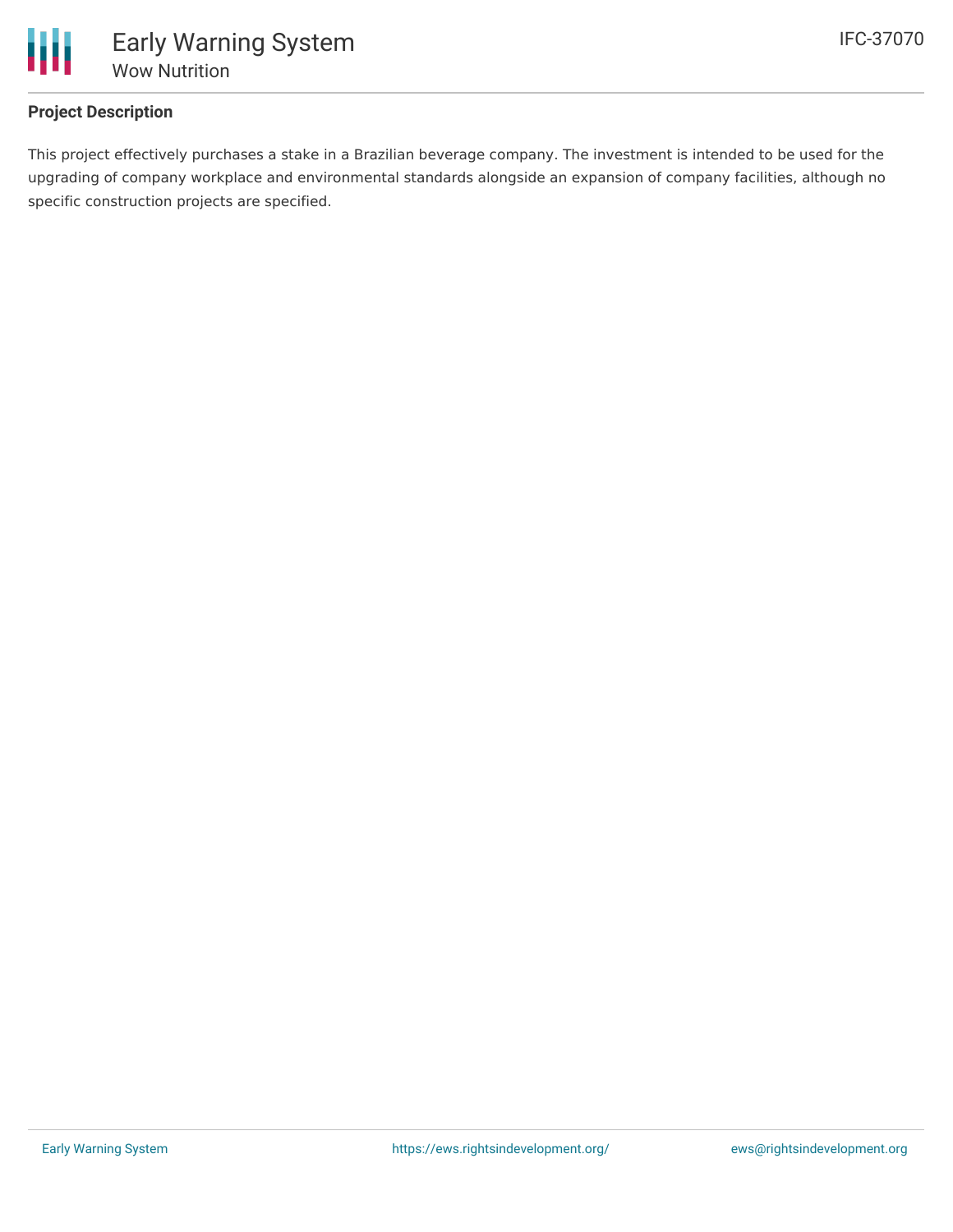#### **Investment Description**

• International Finance Corporation (IFC)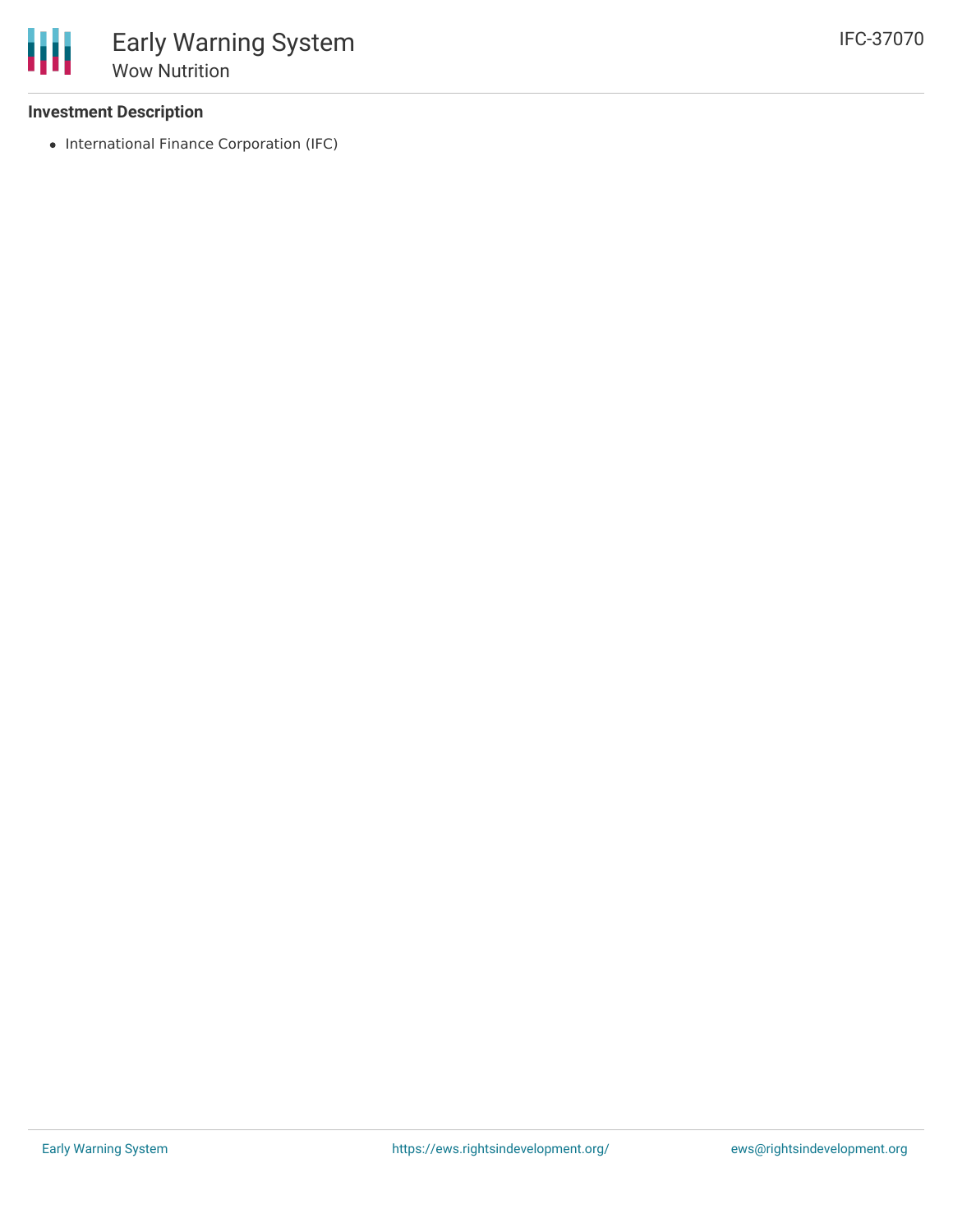

#### **Contact Information**

\*no contact information provided\*

ACCOUNTABILITY MECHANISM OF IFC

The Compliance Advisor Ombudsman (CAO) is the independent complaint mechanism and fact-finding body for people who believe they are likely to be, or have been, adversely affected by an IFC or MIGA- financed project. If you submit a complaint to the CAO, they may assist you in resolving a dispute with the company and/or investigate to assess whether the IFC is following its own policies and procedures for preventing harm to people or the environment. If you want to submit a complaint electronically, you can email the CAO at CAO@worldbankgroup.org. You can learn more about the CAO and how to file a complaint at http://www.cao-ombudsman.org/